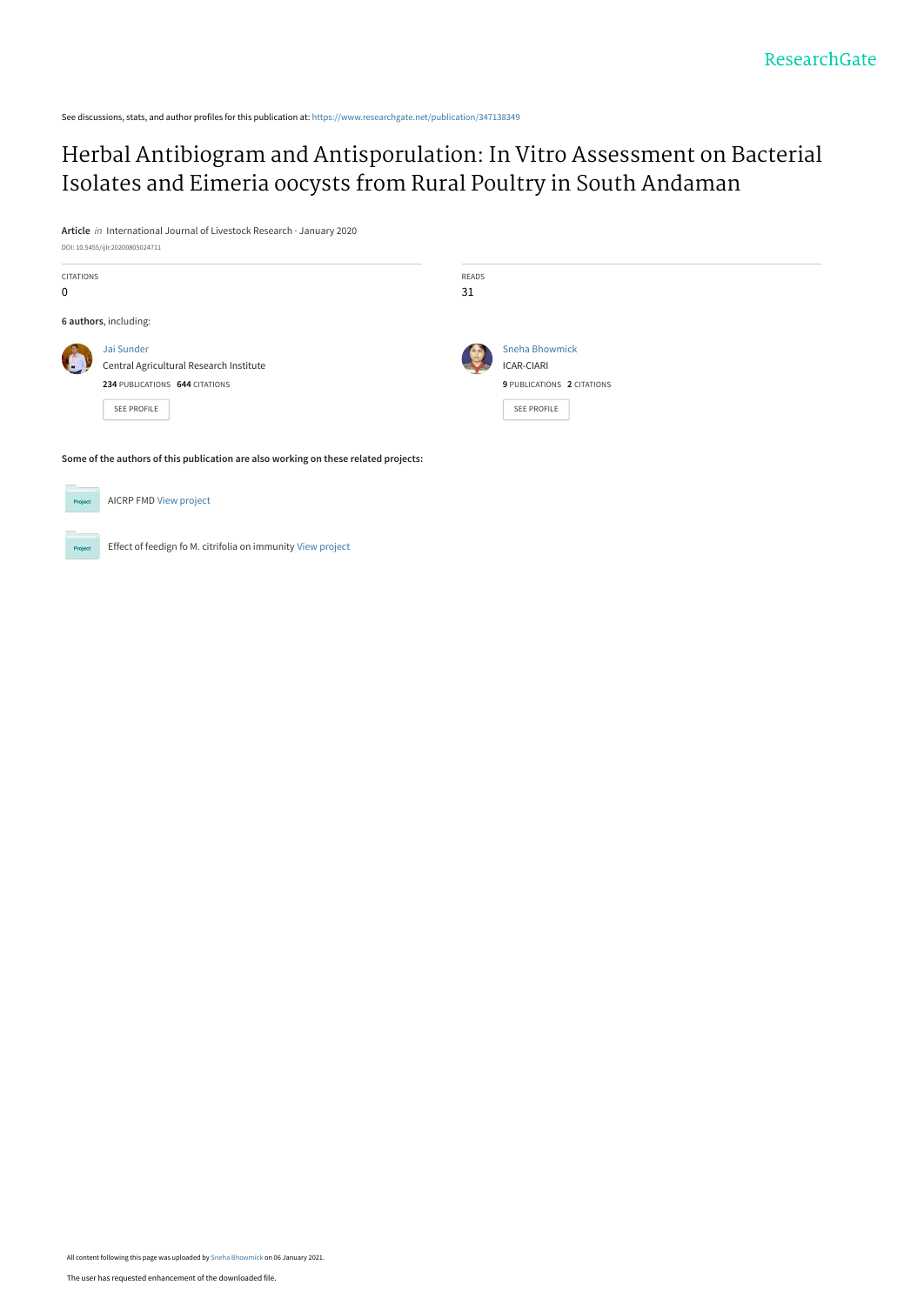

**Original Research**

# **Herbal Antibiogram and Antisporulation: In Vitro Assessment on Bacterial Isolates and Eimeria oocysts from Rural Poultry in South Andaman**

#### **Sujatha Tamilvanan\*<sup>1</sup> , Jai Sunder<sup>1</sup> , Abirami Kumeresan2, Gayathri Samaddar<sup>1</sup> , Mayuri Raju<sup>1</sup> and Sneha Bhowmick<sup>1</sup>**

<sup>1</sup>Division of Animal Science, ICAR-Central Island Agricultural Research Institute, Port Blair, Andaman & Nicobar Islands, 744105, INDIA

<sup>2</sup>Division of Horticulture and Forestry, ICAR-Central Island Agricultural Research Institute, Port Blair, Andaman & Nicobar Islands, 744105, INDIA

\*Corresponding Author: [drsujathaars@rediffmail.com](mailto:drsujathaars@rediffmail.com) 

**How to cite this paper:** Tamilvanan, S., Sunder, J., Kumeresan, A., Samaddar, G., Raju, M., &<br>Bhowmick, S. (2020). **Herbal** Bhowmick, S. (2020). Herbal Antibiogram and Antisporulation: In Vitro Assessment on Bacterial Isolates and Eimeriaoocysts from Rural Poultry in South Andaman. International Journal of Livestock Research, 10(12), 169-177. doi: [http://dx.doi.org/10.5455/ijlr.20200805](http://dx.doi.org/10.5455/ijlr.20200805024711) [024711](http://dx.doi.org/10.5455/ijlr.20200805024711)

| <b>Received</b> |  | $:$ Jul 24, 2020          |
|-----------------|--|---------------------------|
| Accepted        |  | : Sep 28, 2020            |
| Published       |  | $\therefore$ Dec 31, 2020 |

Copyright © Tamilvanan et al., 2020

This work is licensed under the Creative Commons Attribution International License (CC BY 4.0). [http://creativecommons.org/](http://creativecommons.org/licenses/by/4.0/) [licenses/by/4.0/](http://creativecommons.org/licenses/by/4.0/) 



#### **Abstract**

*In-vitro work was designed to determine antimicrobial and anti-sporulation effect of Zingiber spectabile, Piper betle, Cissus quadrangularis, Costuspictus and Centella asiatica extracts on cloacal isolates and Eimeria oocysts from Vanaraja birds. Antibiogram in terms of zone of inhibition (ZI) of methanolic extracts of herbal extracts at concentrations (*µ*g) against salmonella and E. coli isolates were performed. The percentage of sporulation inhibition (SI) of herbal extracts was estimated on oocysts collected from naturally coccidiosis infected birds. Extracts of Zingeber spectabile (510* µ*g) and Piper betle (557*  <sup>µ</sup>*g) exhibited significantly highest antibacterial activity (15.92 mm) against E. coli isolates and against the Salmonella isolates it was 16.6 mm with Zingeber spectabile (587* µ*g) and Piper betle (534* µ*g). The extracts of Zingiber spectabile(root) and Piperbbetle (leaf) inhibited sporulation of oocysts significantly higher (>80%). The anti-bacterial properties and pronounced anti-sporulation activity on oocysts of methanolic extracts of these medicinal plants have revealed that they could be further studied and explored for feed and water supplements as anti-coccidial in poultry.*

**Keywords:** Antibiogram, Antisporulation, Coccidialoocysts, Herbal Extracts, Rural Poultry, A&N Islands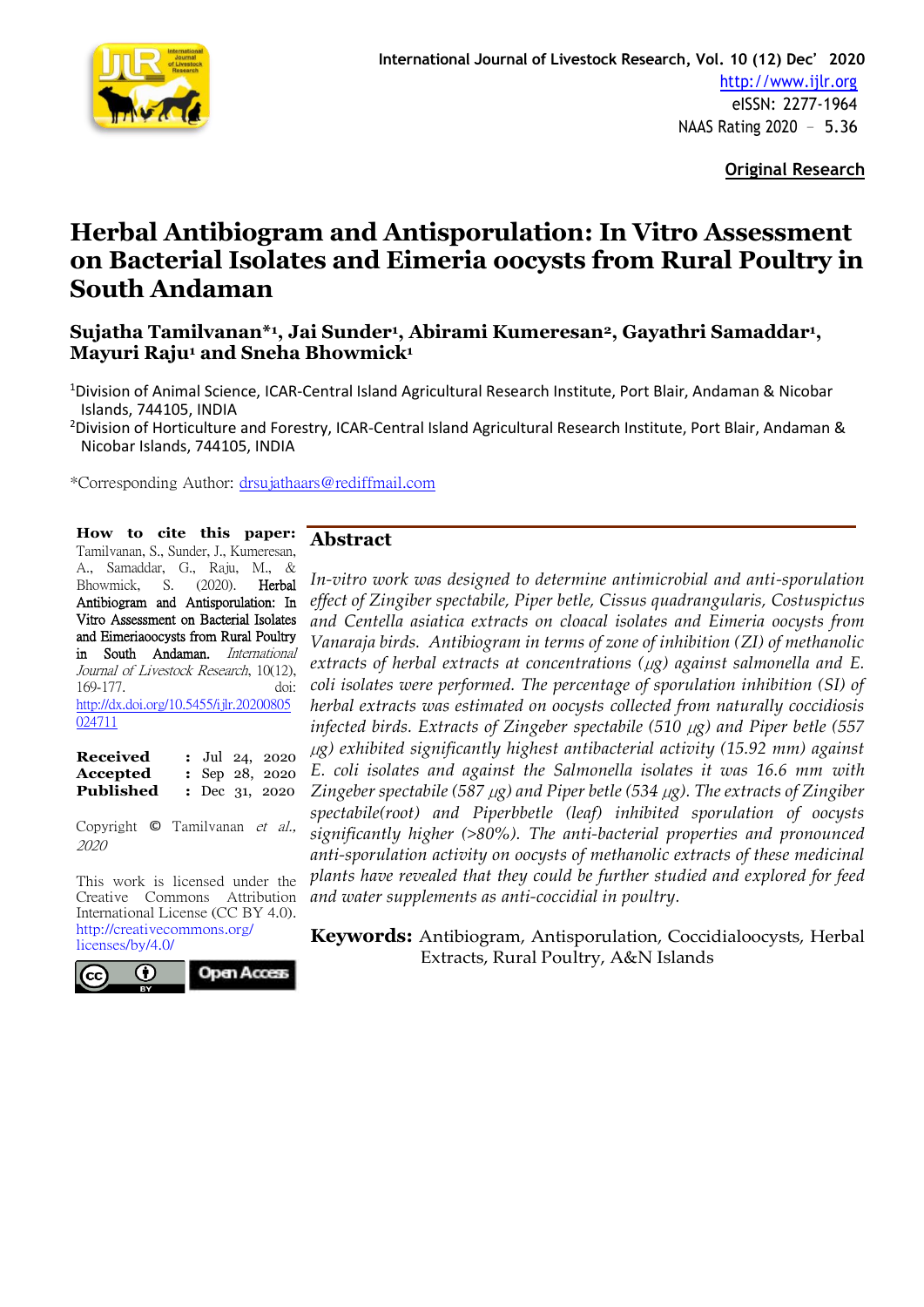## **Introduction**

The challenge to tap maximum production from the poultry is the control and prevention of infectious diseases such as colibacillosis, salmonellosis and coccidiosis which are accountable for major economic losses (Chenniappan *et al*., 2020; Hafez, 2008). Emergence of antibiotic resistant organisms (Awasthi, *et al.,* 2019) and drug resistant parasites (Long & Reid, 2012) insists alternate strategy on medicinal plants for antimicrobial (Awasthi, et al., 2019) and anticoccidial agents (Augustin *et al*., 2018). The primary step in the development of phyto-chemotherapy is in*vitro* antibacterial activity assay (Zarchil and Babaei, 2006) of medicinal plants. Analysis of medicinal plants for both antimicrobial and anticoccidial properties are reported (Augustin *et al*.,2018; Ebrahimabadi *et al*., 2010). Andaman & Nicobar Islands is home to endemic and rich diversity of medicinal plants. The aboriginals of the Island use a variety of endemic plants for primary health care (Abirami *et al*.,2017; Sharma *et al*., 2018). Several *in-vitro* studies have been carried out to assess the antimicrobial and anti-fungal properties of medicinal plants (Sunder *et al*. 2012; Sunder *et al*., 2016; Sujatha *et al*., 2017a, b & c; Sujatha and Jai Sunder, 2020). In the present study, the medicinal plants viz., *Zingiber spectabile, Piper betle, Cissus quadrangularis, Costus pictus* and *Centella asiatica* were used for *in-vitro* screening of their both anti-microbial and anti-coccidial efficacy. Anti-microbial efficacy of *Zingiber spectabile* (Chenniappan *et al*., 2020), *Piper betle* (Bangash *et al*., 2012) and *Cissus quadrangularis* (Sivasothy *et al*., 2013) have been reported. Similarly, a few *in-vivo* studies have been carried out on reduction of faecal oocysts count by feeding *Zingiber officinale* and *Piper nigram/guineense* (Eze *et al*., 2020). *Zingiber officinale* and *Cissus quadrangularis,* (Muthamilselvan *et al*., 2016; ShishayMarkos, 2019) have been documented for the treatment of coccidiosis. However, the iranti-sporulation efficacy on *Eimeria* oocystsis yet to be studied. Hence, this *in-vitro* work was designed to determine antimicrobial and anti-sporulation effect of *Zingiber spectabile, Piper betle, Cissus quadrangularis, Costus pictus* and *Centella asiatica* extracts on isolates and *Eimeria* oocysts from Vanaraja birds.

## **Materials and Methods**

#### **Extraction of Medicinal Plants**

Methanolic extracts of medicinal plants were prepared asper the method described by S´anchez *et al*. (2010). Plants such as *Zingeber spectabile, Cissus quadrangularis, Costus pictus, Centella asiatica* and *Piper betle* were collected from South Andaman and processed for methanol extraction. Collected samples were washed with tap water and powdered after drying under shadow. Samples were then soaked with periodical manual shaking in methanol at the ratio of 1:10 dilution for 3 days. After the period, it was filtered and kept at  $40-50^{\circ}$ C in water bath until methanol is completely evaporated. Subsequently, methanol extracts of those medicinal plants were dissolved in dimethyl sulfoxide (DMSO (10% w/v) at the ratio of 1: 5 (Mishra and Padhy, 2013) to arrive at final concentration of 50  $\mu$ g/ $\mu$ l. The diluted extracts were stored at 4°C till further usage for the work.

#### **Isolation of Organisms and Herbal Antibiogram**

A total of 30 cloacal swab samples were collected from diarrheic Vanaraja poultry of free range systemin villages *viz*., Chouldhari (11.6405° N, 92.6611° E), Rangachang (11.5840° N, 92.7350° E) and Siphighat (11.48326° N, 92.6077°) of South Andaman. The swabs were inoculated in nutrient broth and incubated at 37°C overnight. The broth culture was streaked on next day to Eosine Methylene Blue (EMB) and MacConkeyagar plates and incubated at 37°C overnight. *E. coli* and *Salmonella* isolates were identified based on colonial morphology on specific agar and biochemical tests (HiMedia, Mumbai, India) as per standard method [\(Cappuccino and Sherman,](https://scialert.net/fulltextmobile/?doi=mj.2015.28.35#133217_b)  [2001;](https://scialert.net/fulltextmobile/?doi=mj.2015.28.35#133217_b)Cheesebrough, 2006). Antibiogram of herbal extracts against isolates were performed using conventional Kirby-Bauer's disc diffusion method (Bauer *et al*., 1966) with Mueller–Hinton (MH) agar medium (HiMedia, Mumbai, India). Six mm filter paper discs were prepared and autoclaved (121°C and 15lbpressure) which were soaked with the extracts by dispensing the extracts on the discs up to the maximum absorption capacity of the discs. The concentration of extracts in each disc was calculated. Gentamicin (G-30µg) disc was used as a positive control and DMSO was added in a separate disc as a negative control. The extracts impregnated discs were placed on the plates which were then incubated for 24 h at 37°C. Zone of Inhibition (mm)of each extract was noted against isolates (Growther *et al*., 2012) and was interpreted with reference to Harun *et al*. (2016).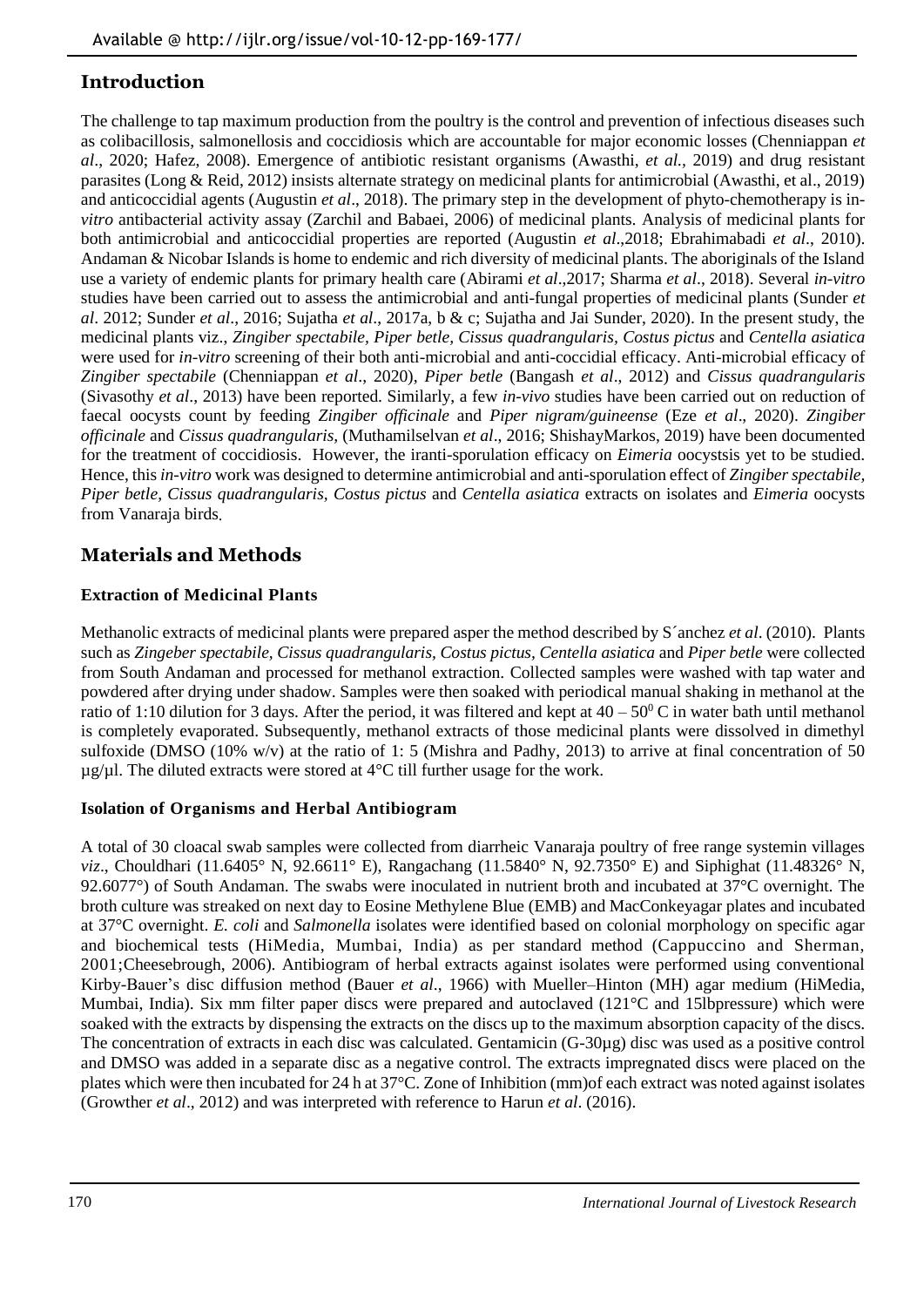#### **Collection of Eimeria oocysts and Herbal Anti-Sporulation**

Intestinal and caecal samples from naturally coccidiosis affected Vanaraja poultry were obtained from poultry farms in Garacharma and Chouldhari (11.6405° N, 92.6611° E), South Andaman. The caecum & intestine were cut and placed in sample cover. The samples of caecum and intestinal contents of coccidiosis were processed and sporulation counting was done using modified M'C Master technique (Cedric *et al*., 2017). One gram of samples (caecum & intestine) was taken and 7.5 ml of distilled water was added. It was ground through mortar pastel and mixed well. The sample was then filtered using mesh. The mixture was prepared with the filtrate (0.5 ml) and 0.5 ml of Syther's sucrose solution. The mixture was placed on the slide with the help of syringe. The unsporulated oocysts were counted under microscope (10X). The *in-vitro* study on effect of medicinal plants extract on sporulation of oocysts comprised of two treatments. The treatment one was prepared with a mixture of 100µl of unsporulated oocysts  $(1X10<sup>3</sup>)$  plus 100 µl potassium dichromate + 100 µl of medicinal plant extract in a vial and covered with aluminium foil made with pores and incubated for 48 h at  $4^{\circ}$ C. The treatment two (control) was composed of 100 $\mu$ l of unsporulated oocysts  $(1X10^3) + 100 \mu l$  potassium dichromate  $+ 100\mu l$  of distilled water in vial. All the treatments were incubated at room temperature for 48 h and were then stored at 4<sup>0</sup>C. The observations of sporulation and unsporulation of oocysts were made under microscope at 10X as per the method (Molan *et al*., 2009) to be used for *in-vitro* experiment. The percentage of sporulation was estimated by counting the number of sporulated oocysts in a total of 100 oocysts. The percentage of sporulation inhibition (SI) of oocysts was calculated as per the following formula (You, 2014).

SI%=Sporulation of control-Sporulation of treated/sporulation of Control×100

#### **Statistical Analysis**

Data were expressed as mean  $\pm$  S.E.M. Statistical reading and comparison among the group was performed by oneway analysis of variance (ANOVA) by least significant differences (LSD) test with a p value  $\leq 0.05$  was considered significant (Bahndry *et al.,* 2012).

#### **Results and Discussion**

#### **Herbal Antibiogram Against Isolated Organisms**

A total of 15 (50%) isolates of *Salmonella* and 18 (60%) *E.coli* was identified based on their colony characteristics and biochemical profiles. Antibacterial activity (Table 1) of the tested extracts of plants on *E.coli* and *Salmonella spp.* varied significantly. Extracts of *Zingeber spectabile* (510 µg) and *Piper betle* (557 µg) exhibited significantly highest (p<0.05) antibacterial activity with an average ZI of 15.92 mm against *E. coli* isolates. Extract of *Centella asiatica* (517 µg) recorded statistically medium ZI of 12.0 mm. The trend of ZI against *Salmonella* isolates was similar as that of *E. coli* isolates. Significantly highest ZI (16.6 mm) was reported with *Zingeber spectabile* (587 µg) and *Piper betle* (534 µg) against the *Salmonella* isolates. Extract of *Centella asiatica* (526 µg) recorded statistically medium ZI of 11.0 mm against *Salmonella* isolates. *Cissus quadrangularis* and *Costus pictus* recorded significantly lowest ZI of 6 mm against both *E. coli* and *Salmonella* isolates.

Medium antibacterial activity has been exhibited by *Zingeber spectabile* and *Piper betle* as per classification of antibiogram of medicinal plants (Harun *et al*., 2016) as given in the foot note of Table 1. According to classification of Kirby-Bauer (2017), the antibacterial activity of *Zingiber spectabile* and *Piper betle* was corresponding to intermediate susceptibility of antibiotics such as Ampicillin (>14 mm), Cephalothin (15-16 mm), Chloramphenicol (13-17 mm), Clindamycin (15-20 mm), Erythromycin (14-22mm), Gentamicin (13-14 mm), Kanamycin (14-17 mm), Lincomycin (10-14 mm), Methicillin (10-13 mm), Neomycin, Sulfonamides (13-16 mm), Tetracycline (15- 18 mm), trimethoprim (11-15mm), Nalidixic acid (14-18 mm) and fluroquinolones (15-17mm). Reports suggests that the presence of phenolic secondary metabolites in the rhizomes of *Zingeber spectabile* (Sivasothy *et al*.,2013; Sampate *et al*., 2019) justified the antibacterial activity of extracts of root of *Zingiber spectabile* as shown in the present study.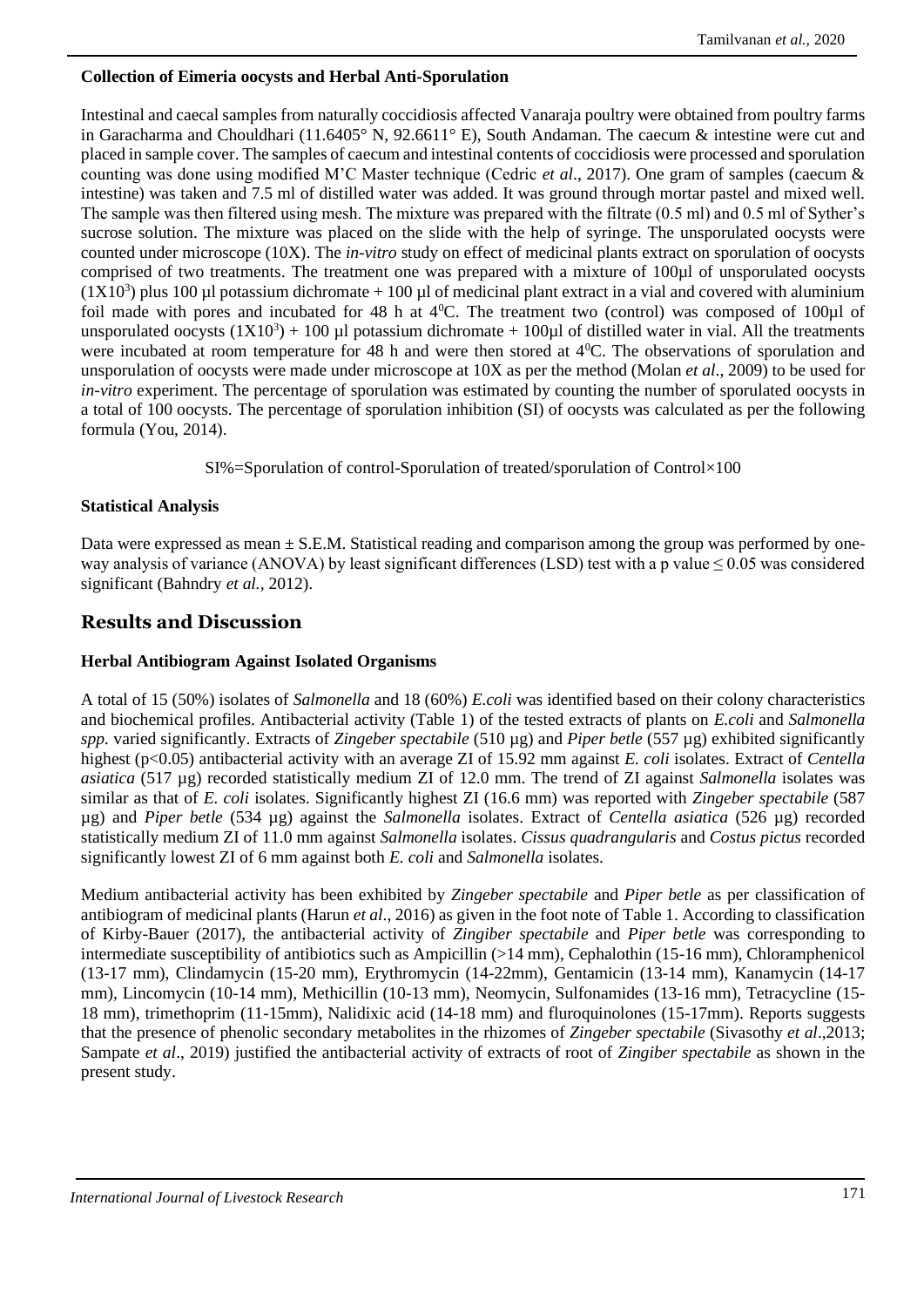|                  | <b>Plant name</b>                                              |                                      | Antimicrobial activity against E. coli                  | Antimicrobial activity against<br>Salmonella spp |                                                         |
|------------------|----------------------------------------------------------------|--------------------------------------|---------------------------------------------------------|--------------------------------------------------|---------------------------------------------------------|
| S. No.           |                                                                | <b>Zone of Inhibition</b><br>$(mm)*$ | <b>Minimum</b><br>Inhibitory<br>concentration $(\mu g)$ | Zone of<br><b>Inhibition</b><br>$(mm)*$          | <b>Minimum</b><br>Inhibitory<br>concentration $(\mu g)$ |
| 1.               | Zingiber spectabile (root)                                     | $15.7 \pm 0.23$ <sup>a</sup>         | 510                                                     | $16.7 \pm 0.2^{\text{a}}$                        | 587                                                     |
| 2.               | quadrangularis<br>Cissus<br>(leaves)                           | $6.0 \pm 0.31$ <sup>c</sup>          | 560                                                     | $6.0 \pm 0.31$ <sup>c</sup>                      | 590                                                     |
| 3.               | Costuspictus (leaves)                                          | $6.0 \pm 0.42$ <sup>c</sup>          | 550                                                     | $6.0 \pm 0.42$ <sup>c</sup>                      | 500                                                     |
| $\overline{4}$ . | Centella asiatica (leaves)                                     | $12.0 \pm 0.29^b$                    | 517                                                     | $11.9 \pm 0.13^b$                                | 526                                                     |
| 5.               | <i>Piper betle</i> (leaves)                                    | $16.14 \pm 0.51$ <sup>a</sup>        | 557                                                     | $16.5 \pm 0.32$ <sup>a</sup>                     | 534                                                     |
| 6.               | DMSO (Negative control)                                        | 5                                    |                                                         |                                                  |                                                         |
| 7.               | Gentamicin<br>(30)<br>$\mu$ g)<br>( <i>Positive controls</i> ) | 21                                   |                                                         |                                                  |                                                         |

**Table 1:** Antibacterial activity of methanolic extracts of medicinal plants

*Data are presented as mean of measurement of zone of inhibition (ZI) of three replicates measured in mm.They have then categorizedZI 0-6 mm: no activity; 7-10 mm: weak inhibition; 11-15 mm: moderate inhibition; more than 16 mm: strongly inhibited (Harunet al., 2016); \*Mean±SE having different superscript differ significantly (p<0.05)*

In line with the results obtained from this study, earlier studies (Jayaprakasha *et al*., 2006) have also reported higher antibacterial activity of *Zingiber spectabile* due to its abundant curcuminoids content. The permeability of the bacterial cells to the tested compounds is one of the determining factors of their antibacterial activity. The presence of adiene ketone system provides lipophilicity to the curcuminoids and thus enhances penetration into target organisms (Jayaprakasha *et al*., 2006). In line with the results obtained from this study, earlier studies (Jayaprakasha *et al*., 2006) have also reported higher antibacterial activity of *Zingiber spectabile* due to its abundant curcuminoids content. The present results therefore highlighted the remarkable broad-spectrum effects of *Zingiber spectabile* in inhibiting Gram-negative food-borne bacteria. Result of the *Piper betle*is in agreement with report (Bangash *et al*., 2012) on its higher activity against *E. coli* and *Salmonella* with ZI of 12mm and 23mm respectively. Similarly, methanolic extracts of *Piper betle* had also been reported as effective against *E. coli* and *Salmonella* (Suppakul *et al.,* 2006; Sharma and Khan, 2009; Syahidahn *et al*., 2017). Wide range of secondary metabolites such as hydroxychavicol and eugenol have been studied in *Piper betle* plant leaves attribute to antibacterial properties and *Piper bêtel* had been conventionally used as antibacterial agents (Fathilah *et al*., 2010; Atiya *et al*., 2018; Syahidah *et al*., 2017). The phenolic nature of constituents of *Piper betel* leaf are responsible for inhibiting bacterial growth (Bangash *et al*., 2012). As per Harun *et al*. (2016), extract of *Centella asiatica* had weak inhibition against both *E. coli* and *Salmonella* isolates. However, various reports also revealed that methanolic extract of *centella asiatica* has significant and higher rate of antimicrobial activities against various bacteria including *E. coli* and *Samonellasps*as it contains most active phytochemicals (Zaidan *et al*., 2005; Perumalsamy *et al.,* 2011; Soyingbe *et al*., 2018). Similarly, the methanolic extracts of *Cissus quadrangularis* and *Costuspictus* had inhibition zones of 10 mm against *Salmonella* sp(Costa *et al*, 2008 ;Chenniappan *et al*., 2020). The presence of multi various bioactive compounds present in *Cissus quadrangularis* and *Costus pictus* has exerted antimicrobial activities.

#### **Herbal Coccidiostatic Effects Against Oocysts**

Efficacy of medicinal plant extracts on sporulation of intestinal and ceacal coccidial oocysts showed significant variations (Table 2). The extracts of *Zingiber spectabile* (root) and *Piper betle* (leaf) inhibited sporulation of oocysts significantly higher (>80%) as compared to control and other treatments. The *Piper betle* (leaf) inhibited more than 80% of sporulation of caecal oocysts and 70% of sporulation was inhibited by *Zingiber spectabile* (root). Extracts of *Zingiber spectabile* (leaf) and *Centella asiatica* showed statistically similar sporulation inhibitory action (>50%) on both intestinal and ceacal oocysts. Extracts of *Zingiber spectabile* (stem) showed more than 70% inhibitory action on intestinal oocysts and its inhibitory level on ceacal oocysts is less. The extracts of Cissus quadrangular is showed significantly less sporulation inhibitory action against both intestinal and caecal coccidial oocysts. The control group with potassium dichromate showed statistically lowest sporulation inhibition of both intestinal and caecal oocysts.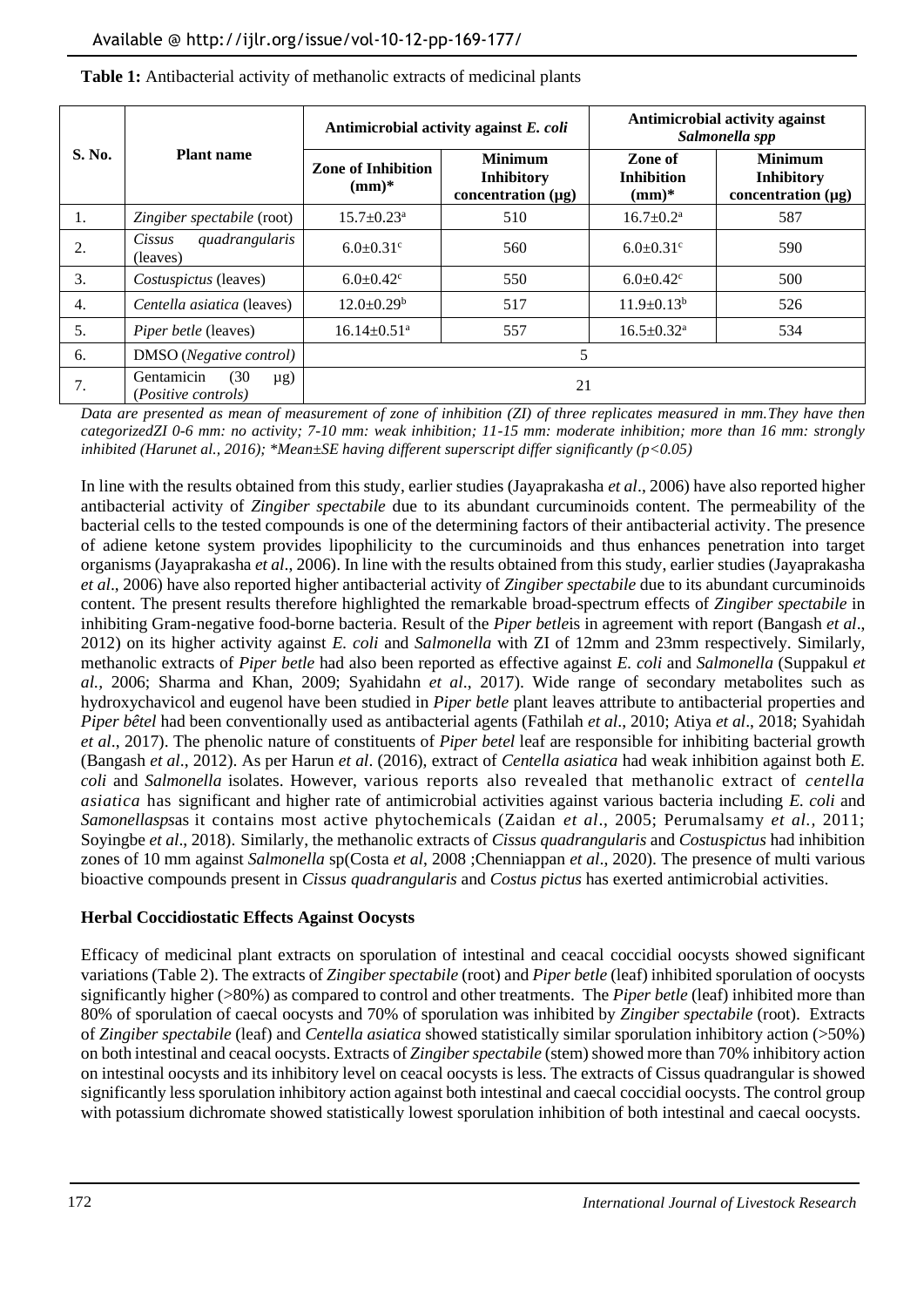| <b>Sample</b>             | <b>Treatment</b>               | <b>Sporulation Inhibition %**</b> |
|---------------------------|--------------------------------|-----------------------------------|
|                           | Zingiber spectabile(leaf)      | $58.21 \pm 2.36$ <sup>e</sup>     |
|                           | Zingiber spectabile(Stem)      | $78.95 \pm 1.42$ <sup>d</sup>     |
|                           | Zingiber spectabile(Root)      | $85.00 \pm 1.78$ <sup>a</sup>     |
| <b>Intestinal Oocysts</b> | Control (Potassium dichromate) | $12.50 \pm 0.59$ <sup>g</sup>     |
|                           | Cissus quadrangularis          | 44.44 $\pm$ 2.38 <sup>f</sup>     |
|                           | Centella asiatica              | $61.96 \pm 1.62$ <sup>e</sup>     |
|                           | Piper betle                    | $84.16 \pm 3.67$ <sup>a</sup>     |
|                           | Zingiber spectabile(leaf)      | $60.00 \pm 3.24$ °                |
|                           | Zingiber spectabile(Stem)      | $63.64 \pm 2.82$ <sup>c</sup>     |
|                           | Zingiber spectabile(Root)      | $71.43 \pm 2.5^{\rm b}$           |
| CaecalOocysts             | Control (Potassium dichromate) | $11.95 \pm 0.73$ <sup>e</sup>     |
|                           | Cissus quadrangularis          | $45.78 \pm 1.28$ <sup>d</sup>     |
|                           | Centella asiatica              | $64.29 + 4.17$ °                  |
|                           | Piper betle                    | $87.37 \pm 1.68$ <sup>a</sup>     |

**Table 2:** Effect of medicinal plant extracts on sporulation inhibition % (Mean  $\pm$  S. E) of intestinal and ceacal coccidialoocysts

*\*\*Columns having (Mean ± S. E) with different superscripts vary significantly at P≤0.001*

Similar to present *in-vitro* study on sporulation of *Eimeria* oocysts, Molan *et al*. (2009) also observed *in-vitro*  sporulation inhibition with aqueous extracts of pine bark (*Pinus radiata*) and *P. guajava (Cedric et al.,* 2017). The *Piper betle* has been reported as anthelmintic (Shah *et al*., 2016) herb. Phytocompounds in *Piper* with proven suppressive action on *Eimeria* species have also been reported by Muthamilselvan *et al*. (2016) which might be attributed for the present result. The present *in-vitro* result of reduction in coccidial oocysts count by *Zingiber spectabile* technically supports the observation of Hayajneh (2017) that Z*ingiber officinale* controlled coccidiosis in broilers, although it is different species of *Zingiber*. The result of present study provides scientific attribute to the documentation of Shishay Markos (2019) that the crushed leaf of *Cissus quandrangularis* and crushed rhizome of *Zingiber officinale* are given to poultry as water additives to treat coccidiosis in poultry in Western Zone of Tigray, Northern Ethiopia. Administering aqueous extracts of *Zingiber officinale* and *Piper guineense* also reduced significantly the *Eimeria* oocysts counts in broilers (Eze *et al.,* 2020). Ginger as feed additive also reduced faecal oocysts count on 11th day post infection (Ali *et al.,* 2019). Other reports also confirmed the presence of alkaloids, saponins, tannins, flavonoids, phenolics and glycosides in aqueous extract of *Zingiber sps* and *Piper sps* (Ahmador *et al*., 2016; Iheukwumere *et al*., 2017) could be responsible (Eze *et al.,* 2020). *C. quadrangularis* is rich in polyphenolic and flavonoid content. *C. quadrangularis* also showed promising immune modulatory potential (Yadav *et al*., 2020) that might have caused reduction in oocysts count in the present study. The bioactive compounds of ginger viz., gingerdiol, shogaols, gingerol, gingerdione and other phenolics possessing antioxidant properties (Khan *et al*., 2012) might be accountable for coccidio static effect in the broiler. The detailed mode of action of these phytocomponents has been reported by Ahmed *et al*., 2018 that saponin bind to the sterol molecules present on the cell membrane of the parasites and bring on cytoplasmic lysis; tannins and phenolic inactivate the endogenous enzymes responsible for the sporulation process through penetrating into the wall of the oocyst and damaging the cytoplasm; flavonoids stimulates release of reactive nitrogen species (RNS) and reactive oxygen species (ROS) and causes oxidase stress leading to the death of the Eimeria sporozoites. They can prevent the proliferation of *Eimeria* species, improve the beneficial bacterial population and boost immunity that in turn control *Eimeria* infection of the gut (Muthamilselvan *et al*., 2016). The anticoccidial effects of medicinal plants are generally connected with active compounds present in plants which enhance immunity, antioxidant status, reduce intestinal inflammation and the parasitic load (Tanweer *et al*., 2014; Abudabos *et al*., 2016; Tehseen *et al*., 2016; Raza *et al*., 2016). Other authors have also attributed the anticoccidial activity of herbal extracts to its immune stimulant activity (Kim *et al*., 2013; Pourali *et al*., 2014; Khalil *et al*., 2015). Hence, the immune enhancing, antioxidant and anti-inflammatory properties of Z*ingeber sps* (Shengying *et al*., 2019), *Centella asiatica* and *Cissus quadrangularis* might also have resulted in their anti-coccidial effect. Eimeria species decrease in population as age advances due to increase in gut-associated T cells, macrophages and other immune cells which act against Eimeria species and causes coccidial clearance while coccidiosisisis frequently encountering young birds which are in developmental stage of immune system and whereby these immune enhancing medicinal plants become responsible for coccidiostatic effects (Muthamilselvan *et al*., 2016) during growing stage of poultry.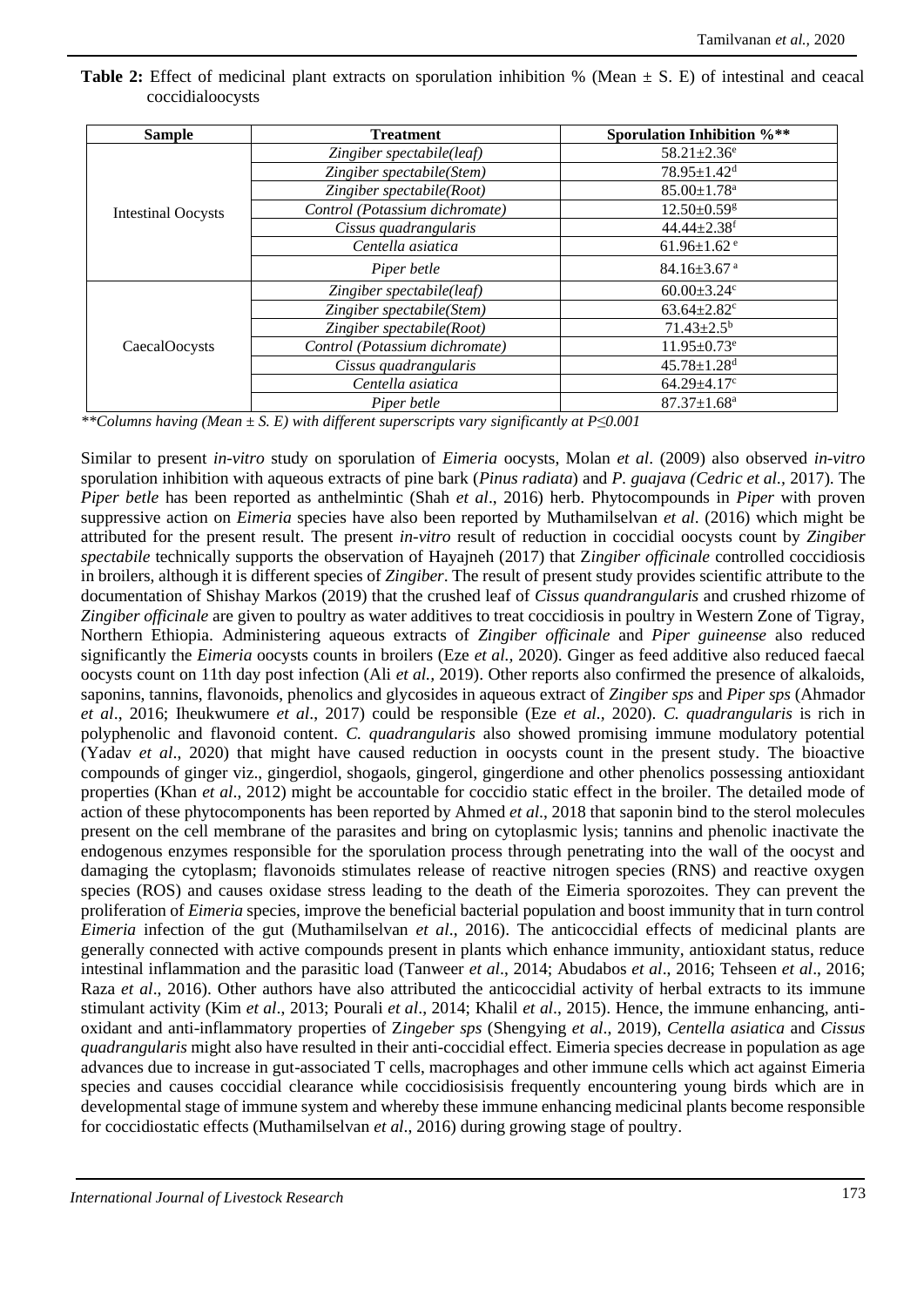### **Conclusion**

A more detailed systemic study is required to extrapolate the present results. However, this study revealed that methanolic extracts of Z*ingeber spectabile and Piper betle* have anti-bacterial properties against *E. coli* and *Salmonella* of poultry and could be further explored for their anti-microbial properties. Methanolic extracts of Z*ingeber spectabile, Piper betle, Centella asiatica* and *Cissus quadrangularis* have shown pronounced antisporulation activity on oocysts and thus they could be further studied and explored for feed and water supplements as anticoccidial in poultry.

#### **Acknowledgments**

This research work is a part of ICAR funded project "Pharmaco-assessment of Ethno-veterinary medicinal plants of A&N Islands for poultry diseases'' received from ICAR, New Delhi is duly acknowledged.

#### **Acknowledgement**

The author is thankful to the Tamil Nadu Veterinary and Animal Sciences University, Chennai-51 and All India Coordinated Research Project on Post Harvest Engineering Technology, ICAR, New Delhi, for provision of funds and facilities required towards the successful conduct of Ph.D., research work.

#### **Conflict of Interests**

There is no conflict of interest.

## **Publisher Disclaimer**

IJLR remains neutral concerning jurisdictional claims in published institutional affiliation.

#### **References**

- 1. Abirami, K., Baskaran, K. &Dam Roy, S. (2017). Medicinal plants of Andaman and Nicobar Islands. Published by ICAR-Central Island Agricultural Research Institute, Port Blair. Pages 1-153. ISBN 978-93- 85418-39-6.
- 2. Abudabos, A.M., Alyemni, A.H., Dafalla, Y.M. & Khan, R. U. (2016). The effect of phytogenic feed additives to substitute in-feed antibiotics on growth traits and blood biochemical parameters in broiler chicks challenged with Salmonella typhimurium. *Environmental Science and Pollution Research* 23, 24151–24157. <https://doi.org/> 10.1007/s11356-016-7665-2.
- 3. Ahmed, A.I., Suleiman, M.M., Istifanus, W.A. & Panda, S. M. (2018). In *vivo* anticoccidial activity of crude leaf powder of *Psidiumguajava*in broiler chickens. *Scholar Academic Journal of Pharmacy* 7, 467 – 469.
- 4. Ali, M., Chand, N., Khan, R.U., Naz, S. &Gul, S. (2019). Anticoccidial effect of garlic (Allium sativum) and ginger (*Zingiber officinale*) against experimentally induced coccidiosis in broiler chickens. *Journal of Applied Animal Research* 47, 79–84.
- 5. Atiya, A., Sinha, B. N. & RanjanLal, U. (2018). New chemical constituents from the Piper betle Linn. (Piperaceae). *Natural Products Research* 32, 1080–1087.
- 6. Augustin, P. C., Danforth, H. D. & Virtanen, E. (2018). Effect of betain on the growth performance of chicks inoculated with mixed cultures of Avian *Emeriatenella.* <https://doi.org/10.1080/> 14786419.2017.1380018
- *7.* Awasthi, M.K., Liu., H. C. T., Awasthi, S. K., Wang, Q., Ren, X., Duan, Y. & Zhang, Z. (2019). Respond of clay amendment in chicken manure composts to understand the antibiotic resistant bacterial diversity and its correlation with physic chemical parameters. *Journal of Clean Production* https://doi.org/10.1016/j.jclepro.2019.117715.
- 8. Bahndry, S., Suchetha, K., Bhat, N., Sharmila, V. S. & Bekal, M. P. (2012). Preliminary phytochemical screening of various extracts of *Punica granatum* peel, whole fruit and seeds. Nitte University. *Journal of Health* 2, 34-38.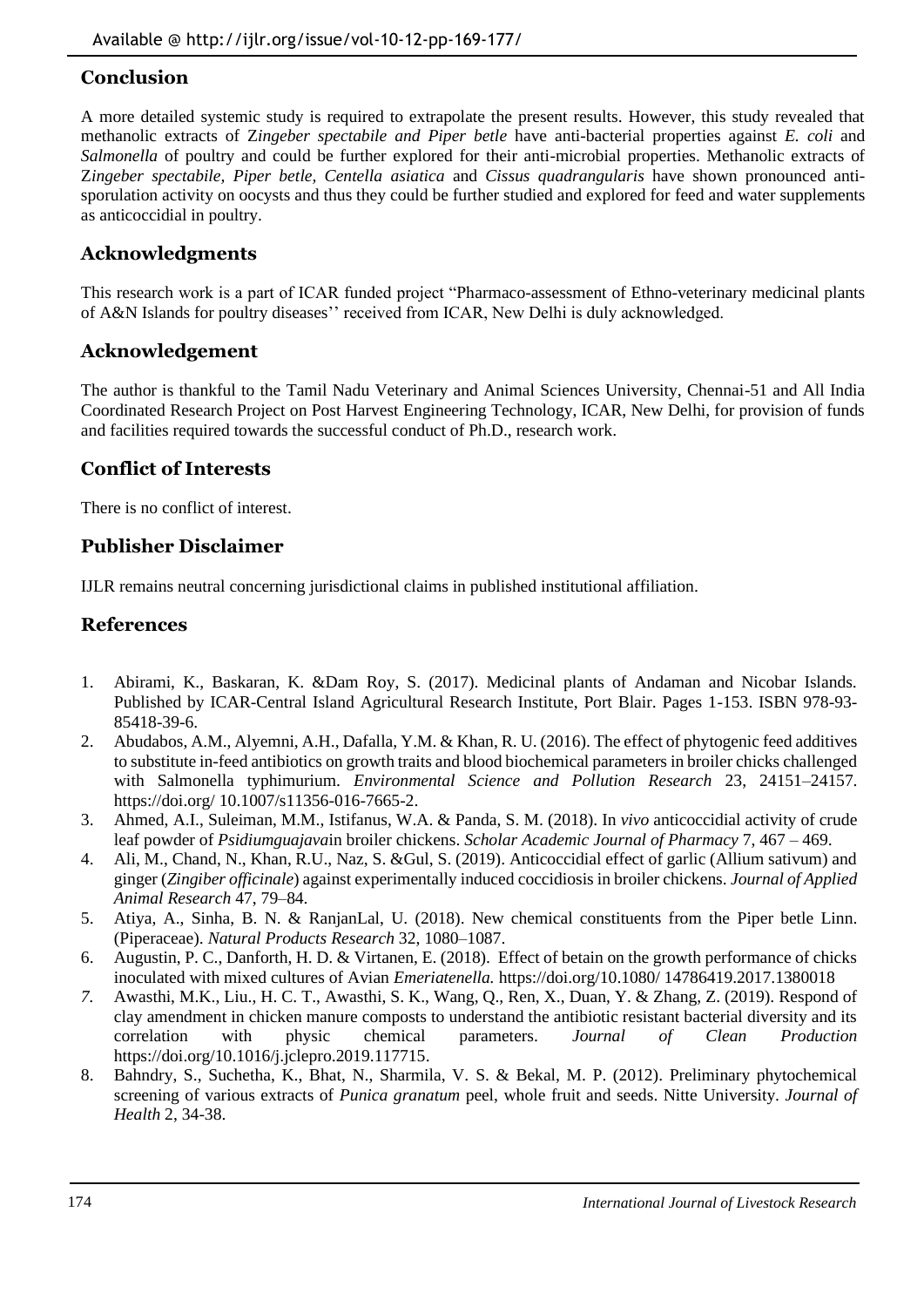- 9. Bangash, F.A., Hashmi, A.N., Mahboob, A., Zahid M., Hamid B., Muhammad S.A., Shah Z.U. & Afzaal H. (2012). In-Vitro Antibacterial Activity of *Piper Betel* Leaf Extracts. *Journal of Applied Pharmacy* 03(04), 639-646.
- 10. Bauer, A. W., Kirby, W., Sherris, J. & Turck M. (1966). Antibiotic susceptibility testing by a standardized disc method. *American Journal of Clinical Pathology* 45, 493–6.
- 11. Cappuccino, J.G. & Sherman, N. (2001). Microbiology: A Laboratory Manual. 6th Edn., Benjamin Cummings, San Francisco, CA., USA., ISBN-13: 978-0805376487, Pages: 477.
- 12. Cedric, Y., Payne, V.K., Nadia, N.A.C., Kodjio, N., Kollins, L., Megwi, M., Kuiate, J. R. & Mbida, M. (2017). *In vitro* anticoccidial, antioxidant activities and cytotoxicity of *Psidium guajava* extracts. *Journal of Parasitological Disease Diagnosis and Therapy* 2*, 14-24.*
- 13. Cheesbrough, M. (2006). Biochemical testing of microorganism. Medical Laboratory Manual for Tropical Countries. Vol. II
- 14. Chenniappan, J., Sankaranarayanan, A. & Arjunan, S. (2020). Evaluation of Antimicrobial Activity of *Cissusquadrangularis*L. stem extracts against Avian Pathogens and Determination of its Bioactive constituents using GC-MS. *Journal of scientific research* 64, 90-96.
- 15. Costa, E. S., Hiruma, L. C. A., Limo, E. O., Sucupira, G. G., Bertolin, A. O. &Lolis, S. F. (2008). Antimicrobial activity of some medicinal plants of Cerrado. *Brazil Phytotherapy and Research* 22, 705-707.
- 16. Fathilah, A.R., Sujata, R., Nonrandom, A. W. & Adenan, M. I. (2010). Antiproliferative activity of aqueous extract of *Piper betel* L. and *Psidium guajava* L. on KB and HeLa cell lines. *Journal of Medicinal Plants Research* 4, 987-990.
- 17. Kim, D. K., Lillehoj, H. S., Lee, S. H., Jang, S. I., Lillehoj, E. P.& Bravo, D. (2013). Dietary *Curcuma longa*  enhances resistance against *Eimeria maxima* and *Eimeria tenella* infections in chickens," *Poultry Science* 92, 2635–2643.
- 18. Ebrahimi, S. N., Hadian, J., Mirjalili, M. H., Sonboli, A. &Yousefzadi, M. (2008). Essential oil composition and antibacterial activity of Thymus caramanicus at different phonological stages*. Food Chemistry* 110, 927- 931.
- 19. Eze, J C., Umedum, C. U., Okoro, C.O. & Igwe, U.S. (2020). Exploration on Anticoccidiosis Effect of Some Indigenous Plants on Broiler Chicks. IAETSD *Journal for Advanced Research in Applied Sciences* 7, 10-20.
- 20. Growther, L. & Sukirtha, K. (2018). Phytochemical analysis and antimicrobial properties of *Psidium guajava* leaves and bark extracts. *Asian Journal of Pharmacy and Pharmacology*4, 318-323.
- 21. Harun, A., Rahim, N. E. A., Jalil, M. A. A., Rosdi, N. A. M., Daud, S., Harith, S. S., So'ad, S. M.& Hassan, N. M. (2016). Comparative study of antioxidant and antimicrobial activity of root, stem and leaves of *leea indica* species. *Malaysian Journal of Science* 35, 259-274.
- 22. Hayajneh, F. F.M.F (2017). Anticoccidial effect of Ginger and its effects on the antioxidative capacity in broiler chicken. *Journal of Food Agriculture and Environment* 16, 108-112.
- 23. Iheukwumere, I.H., Nwachukwu, N.C. &Ekelem, U.G. (2017). *International Journal of Biochemistry and Biotechnology* 6, 735 – 39.
- 24. Jayaprakasha, G. K., Rao, J. M. L. &Sakariah, K. K. (2006). *Chemistry and biological activities of Curcuma longa. Trends in Food Science & Technology,* 16.
- 25. Khalil, A.M., Yasuda, M., Farid, A.S., Desouky, M.I., Mohi-Eldin, M.M., Haridy, M. & Horii, Y. (2015). Immunomodulatory and antiparasitic effects of garlic extract on Eimeria vermiformis-infected mice. *Parasitological Research* 114, 2735–2742.
- 26. Khan, R.U., Naz, S., Nikousefat, Z., Tufarelli, V., Javdani, M., Qureshi, M.S. &Laudadio, V. (2012). Potential applications of ginger (*Zingiber officinale*) in poultry diet. World's Poultry Science Journal 68, 245–252. doi:10.1017/S004393391200030X.
- 27. Long, P.L. & Reid, W.M. (2012). A guide for the Diagnosis of coccidiasis in chickens. Research Reportpp.404.
- 28. Mishra, M. P. &Padhy, R. N. (2013). In vitro antibacterial efficacy of 21Indian timber-yielding plants against multidrug resistant bacteria causing urinary tract infection. *Osong Public Health Research Perspective* 4, 347– 357.
- 29. Molan, A.L., Zhuojian, L. &De, S. (2009). Effect of pine bark (Pinusradiata) extracts on sporulation of coccidian oocysts. *Folia Parasitology* 56, 1-5.
- 30. Muthamil selvan, T., Kuo, T. F., Wu, Y.C. & Yang, W.C. (2016). Herbal remedies for coccidiosis control: A review of plants, compounds, and anticoccidial actions. *Evidence Based Complementary and Alternative Medicine*1 – 20
- 31. PerumalSamy, R., Ignacimuthu. & Vincent, T. K. C. (2011). Antimicrobial and Phytochemical Analysis of *Centella asiatica (L.).* Nature Preceding's hdl:10101/npre.2011.6033.1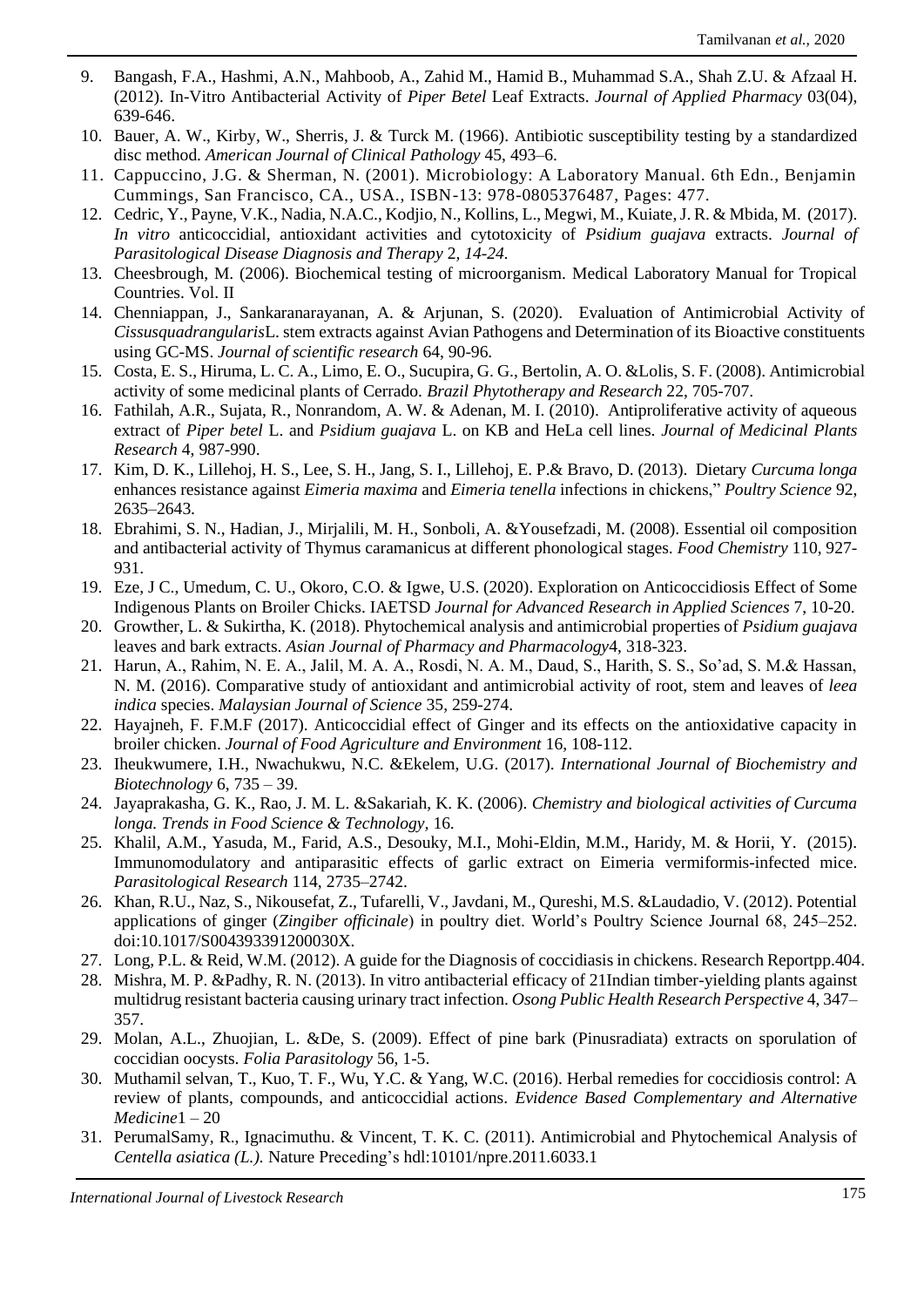- 32. Pourali, M., Kermanshahi, A., Golian, H., Razmi, G. R. & Soukhtanloo, M. (2014). "Antioxidant and anticoccidial effects of garlic powder and sulfur amino acids on *Eimeria*-infected and uninfected broiler chickens," *Iranian Journal of Veterinary Research* 15, 227–232.
- 33. Raza, T., Chand, N., Khan, R.U., Shahid, M.S. &Abudabos, A.M. (2016). Improving the fatty acid profile in egg yolk through the use of hempseed (Cannabis sativa), ginger (Zingiberofficinale), and turmeric (Curcuma longa) in the diet of Hy-Line White Leghorns. *Archieves Animal Breeding* 68, 183–190.
- 34. S´anchez, E., Heredia, N. &Garc´ıa, S. (2010). Extracts of edible and medicinal plants damage membranes of *Vibrio cholerae*. *Applied and Environmental Microbiology* 76, 6888–6894.
- 35. Sampate, A. S., Nikam, M. G., Dhumal, M. V., Deshpande, K. Y. and Gaikwad, S. S. (2019). Effect of Ginger and Thyme Essential Oils as an Alternative to Antibiotic Growth Promoters on Performance, Immune Status and Economics of Broiler Production. *International Journal of Livestock Research*, 9, 32-39.
- 36. Shah, S.K., Garg, G., Jhade, D. & Patel, N., (2016). Piper beetle. *International Journal of Pharmacological Science Review and Research* 38, 181–189.
- 37. Sharma, S. & Khan. I.A. (2009). Evaluation of Antimicrobial, Antioxidant and Anti-inflammatory Activities of Hydroxychavicol for its Potential Use as oral care Agent. *Antimicrobial Agents Chemotherapy* 53, 216- 222.
- 38. Sharma, T.V.R.S., Abirami, K. &Chandar, P. (2018). Medicinal plants used by tribes of Andaman and Nicobar Islands. A conservation appraisal. *Indian Journal of Plant Genetic Resources* 31, 125-133.
- 39. Shengying, A., Guanzhong, L., Guo, X., Yahui, A. & Wang. H. (2019). Ginger extract enhances antioxidant ability and immunity of layers. *Animal Nutrition* 5, 407 – 409.
- *40.* ShishayMarkos. (2019). Ethno Veterinary Medicine and Common Diseases of Chicken Producers in Western Zone of Tigray, Northern Ethiopia. *Journal of Agriculture and Ecology Research International 20, 1-17,*
- 41. Sivasothy, Y., Sulaiman, S. F., Ooi, K.L., Ibrahim, H. &Awang, K. (2013). Antioxidant and antibacterial activities of flavonoids and curcuminoids from *Zingiber spectabile* Griff. *Food Control* 30, 714 – 720.
- 42. Soyingbe, O. S., Mongalo, N. I. & Makhafola, T. J. (2018). In vitro antibacterial and cytotoxic activity of leaf extracts of Centellaasiatica (L.) Urb, Warburgiasalutaris (Bertol. F.) Chiov and Curtisiadentata (Burm. F.) C.A.Sm -medicinal plants used in South Africa. *BMC Complementary and Alternative Medicine*18, 315-325.
- 43. Sujatha, T., Abhinaya, S., Sunder, J., Thangapandian, M. &Kundu, A. (2017a). Efficacy of early chick nutrition with *Aloe vera* and *Azadirachta indica* on gut health and histomorphometry in chicks. *Veterinary World,* 10, 569-573.
- 44. Sujatha, T., Sunder, J. &Kundu, A. (2017b). Aloe Vera and *Azadirachta indica* (Neem) as antibiotic replacers and immune enhancers in brooding management of Nicobari fowl. *Journal of the Andaman Science Association* 22, 52-55.
- 45. Sujatha, T., Sunder, J., Kannaki, T.R. &Kundu, A. (2017c). In vivo effect of Andrographis panniculatanees and *Morinda citrifolia* on expression of toll-like receptors in indigenous Nicobari fowl. *Indian Journals of Poultry Science* 52, 357-360.
- 46. Sujatha, T. & Jai Sunder. (2020). Ethnoveterinary Medicinal Plants and Practices in Andaman and Nicobar Islands, India. Chapter 18 in Medicinal Plants: Biodiversity, Sustainable Utilisation and Conservation. Springer ISBN 978-981-15-1635-1
- 47. Sunder, J., Singh, D.R., Jeyakumar, S., Kundu, A. &Srivastava, R.C. (2012). Antimicrobial activity of *Morindacitrifolia* solvent extracts. *Indian Veterinary Journal* 89, 9-11.
- 48. Sunder, J., Sujatha, T., Raja, A. &Kundu, A. (2016). Effect of *Morinda citrifolia* in growth, production and immunomodulatory properties in livestock in poultry. A review. Journal of Experimental biology and Agricultural sciences. DOI.http://dx.doi.org/10.18006/2016.4(3S).249-265.
- 49. Suppakul, P., N. Sanla-ead. &Phoopuritham, P. (2006). Antimicrobial and Antioxidant Activities of Essential Oil of Betel (*Piper betel* Linn.) *Kasetsart Journal of Natural Science* 40, 91-100.
- 50. Syahidah, A., Saad, C.R., Hassan, M.D., Rukayadi, Y., Norazian, M.H. &Kamarudin, M.S. (2017). Phytochemical analysis, identification and quantification of antibacterial active compounds in Betel leaves, Piper betle Methanolic Extract. *Pakistan Journal of Biological Science* 20, 70–81. <https://doi.org/10.3923/pjbs.2017.70.81>
- 51. Tanweer, A.J, Saddique, U., Bailey, C.A. & Khan, R.U. (2014). Antiparasitic effect of wild rue (*Peganumharmala* L.) against experimentally induced coccidiosis in broiler chicks. *Parasitological Research* 113, 2951–2960.
- 52. Tehseen, M., Tahir, M., Khan, R.U., Jabbar, A., Ahmad, B., Ahsan, T., Khan, M.S., Khan, S. & Abudabos, A.M. (2016). Additive effect of Nigella sativa and Zingiberofficinale herbal mixture on performance and cholesterol profile in broiler. *Philipians Agricultural Science* 99, 408–413.